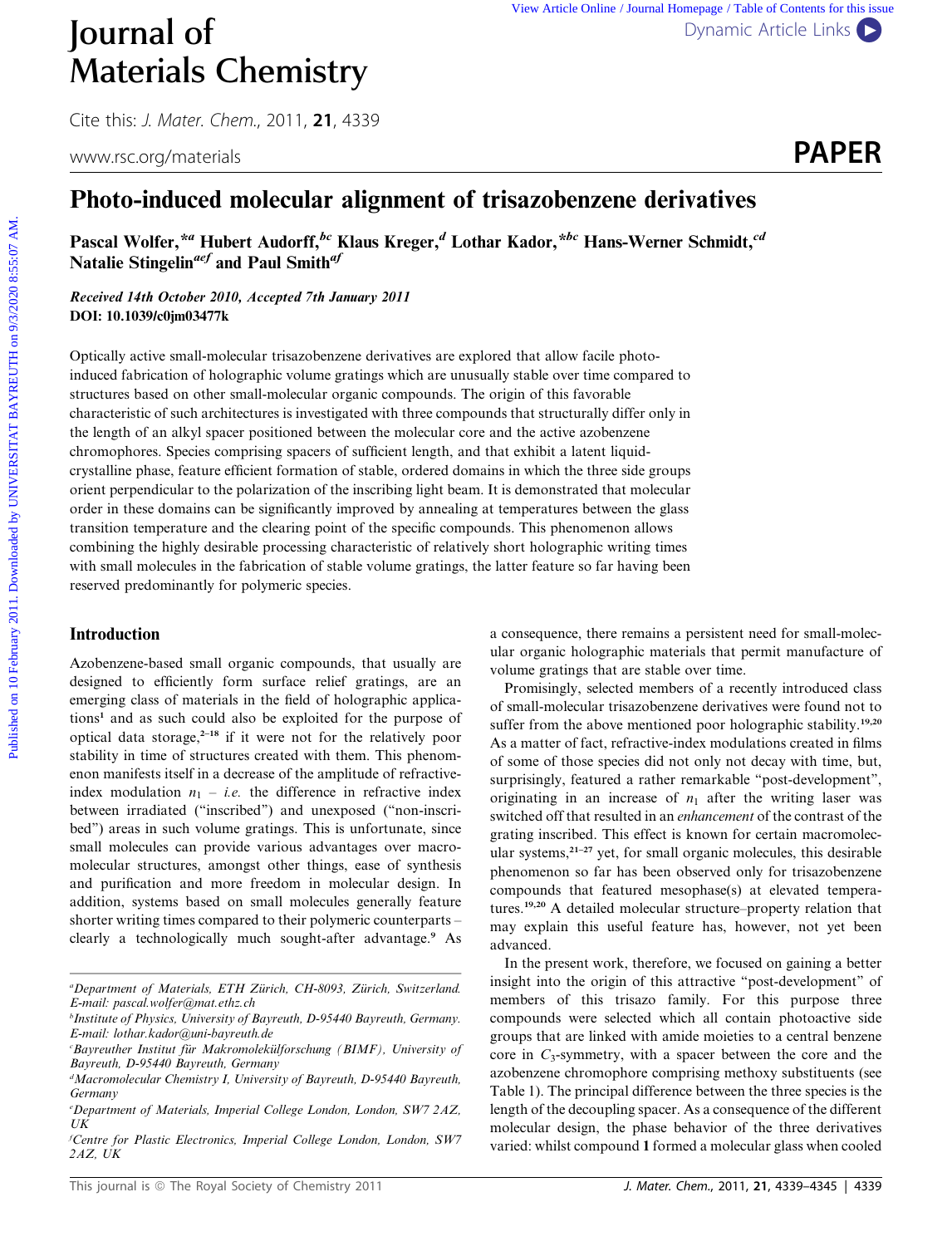**Table 1** Chemical structures and phase characteristics of compounds  $explored^{a,b}$ 

| Compound                  | $T_{\rm g}^{\rm o}$ C <sup>a</sup> | Transition temperatures<br>$\circ$ C b                                |
|---------------------------|------------------------------------|-----------------------------------------------------------------------|
| Core<br>$\rightarrow R =$ |                                    |                                                                       |
| NH                        | 134                                | 305.<br>G $\frac{187/233}{4}$ Cr –<br><b>Iso</b><br>134               |
| NH                        | 64                                 | $\frac{232}{5}$ LC $\rightarrow$<br>$\dot{=}$ Iso<br>Cr<br>167<br>155 |
| NH<br>3                   | 44                                 | 199<br>$\frac{1}{\sqrt{2}}$<br>Iso<br>Cr<br>150                       |

 $a^a$  T<sub>g</sub>: glass transition temperature determined by differential scanning calorimetry (DSC) first-heating thermograms employing samples that were previously quenched from the melt in liquid nitrogen.  $\overline{b}$  G: glass; Cr: crystalline; LC: liquid-crystalline; Iso: isotropic melt (all transitions correspond to peak temperatures of DSC second-heating/ cooling thermograms).

from the isotropic melt, 2 and 3 featured liquid-crystalline (LC) phases at elevated temperatures, and were previously shown to display the favorable "post-development" of  $n_1$ <sup>20</sup>

## Results and discussion

#### Photo-induced alignment

In a first set of experiments, we attempted to elucidate the molecular origin of the photo-alignment of compounds 1, 2 and 3 using polarized UV-vis and IR spectroscopy, as well as polarized optical microscopy. For this purpose, the three materials were spin-cast from solution into largely amorphous, thin-film structures, and subsequently illuminated at room temperature with polarized visible light for, respectively, 2 h for UV-vis spectroscopy and optical microscopy and 20 h for IR-spectroscopy studies.

After irradiation with polarized light (''writing''), films of the two derivatives 2 and 3, featuring a latent LC phase, displayed a UV-vis absorbance that was strongly dependent on the direction of polarization of the incident ''reading'' light beam (Fig. 1, top), resulting in dichroic ratios, D, of, respectively, 1.9 and 2.6. Consistently, when illuminating thin-film architectures of, for instance, 2, a pronounced, light-induced birefringence was observed in the irradiated areas (cf. Fig. 2, left). By strong contrast, only a faint optical anisotropy (dichroic ratio of maximum 1.3, Fig. 1) and significantly reduced birefringence were detected in the irradiated films of 1.

Interestingly, for all three compounds, the strongest absorption, which is along the azobenzene chromophores (denoted here as 0°-orientation), was observed perpendicular to the polarization direction of the writing irradiation. In addition, in IR spectroscopy, in which we focused on the carbonyl groups (located at the core of the trisazobenzene derivatives) and the methoxy end-groups (Fig. 3, respectively, top and bottom), a strong anisotropy was found for the vibrations resulting from the latter moieties  $(v_{\text{OMe}}(1) = 1255 \text{ cm}^{-1}, v_{\text{OMe}}(2) = 1248 \text{ cm}^{-1},$ 

 $v_{\text{OMe}}(3) = 1249 \text{ cm}^{-1};^{28-32}$  this was most pronounced for compound 3. Vibrations associated with the carbonyl moieties  $(v_{\text{C}=0}(1) = 1655 \text{ cm}^{-1}, v_{\text{C}=0}(2) = 1669 \text{ cm}^{-1}, v_{\text{C}=0}(3) = 1664$  $\text{cm}^{-1}$ ),<sup>28–32</sup> in strong contrast, were virtually not affected by exposure to linearly polarized visible light of thin films of all three trisazobenzenes.

Hence, it appears that the short flexible spacers in species 2 and 3 allow the side groups linking the optically active azobenzene moieties to move relatively independently of the central core. As a consequence, upon irradiation with polarized light, the molecules seem to arrange into a ''fork-like'' conformation of the side groups, as schematically depicted in Fig. 2, right, in agreement with both UV-vis and IR spectroscopy data. This would explain why these trisazobenzene compounds of latent LC nature display significantly enhanced photo-alignment effects in comparison with those that do not form this mesophase (*i.e.* compound  $1$ ) – since such phase can be expected to facilitate the formation of ordered domains. In compound 1, on the other hand, in which the side groups are directly linked to the amide bond at the central core, reorganization of the azobenzene moieties is restricted. **Take 1** Chemical entertwice of constrainties of compound  $T_C$ . Transition to property that we can be a more to the constraints of the constraints of the constraints of the constraints of the constraints of the constraint

#### Stability of photo-induced alignment

In order to scrutinize the long-term stability of the photo-alignment of the three trisazobenzene derivatives, the temporal evolution of the dichroic ratio of irradiated films of the compounds was recorded over a period of 60 days. The results are summarized in Fig. 1. For both derivatives 2 and 3, the photo-induced dichroic ratio was not only highly stable in the time frame investigated, but, indeed, increased in the first 10 days after irradiation before reaching saturation. For instance, a change in D from 2.6 to 3.2 was observed for photo-aligned films produced with compound 3. This phenomenon was less pronounced for 2, for which D increased from 1.9 to 2.0. For compound 1, which does not feature a liquid-crystalline phase, by contrast, the dichroic ratio D actually decreased from 1.3 to 1.2, already during the first 24 h.

#### Annealing

Annealing is often used to increase the molecular order in architectures of liquid-crystalline compounds. Therefore, the effect of heat treatment on the photo-alignment in the above trisazobenzene structures was explored in experiments, in which the dichroic ratio  $D$  and the amplitude of the refractive-index modulation  $n_1$  created at room temperature were probed in situ at different temperatures using variable-temperature UV-vis spectroscopy and holographic experiments, respectively (for details see Experimental).

Pronounced amplification of both  $D$  and  $n_1$  was observed for compounds 2 and 3, when reading was carried out at elevated temperatures (Fig. 4). Reassuringly, a similar development of D and  $n_1$  with temperature was found in holographic experiments and UV-vis spectroscopy, with the maximum amplification observed for both LC compounds analyzed above their glass transition temperature,  $T_{\rm g}$  (*cf.* Fig. 4), where the dichroic ratio nearly doubled and  $n_1$  increased by more than 40% for 3. Only when heating the thin-film structures to even higher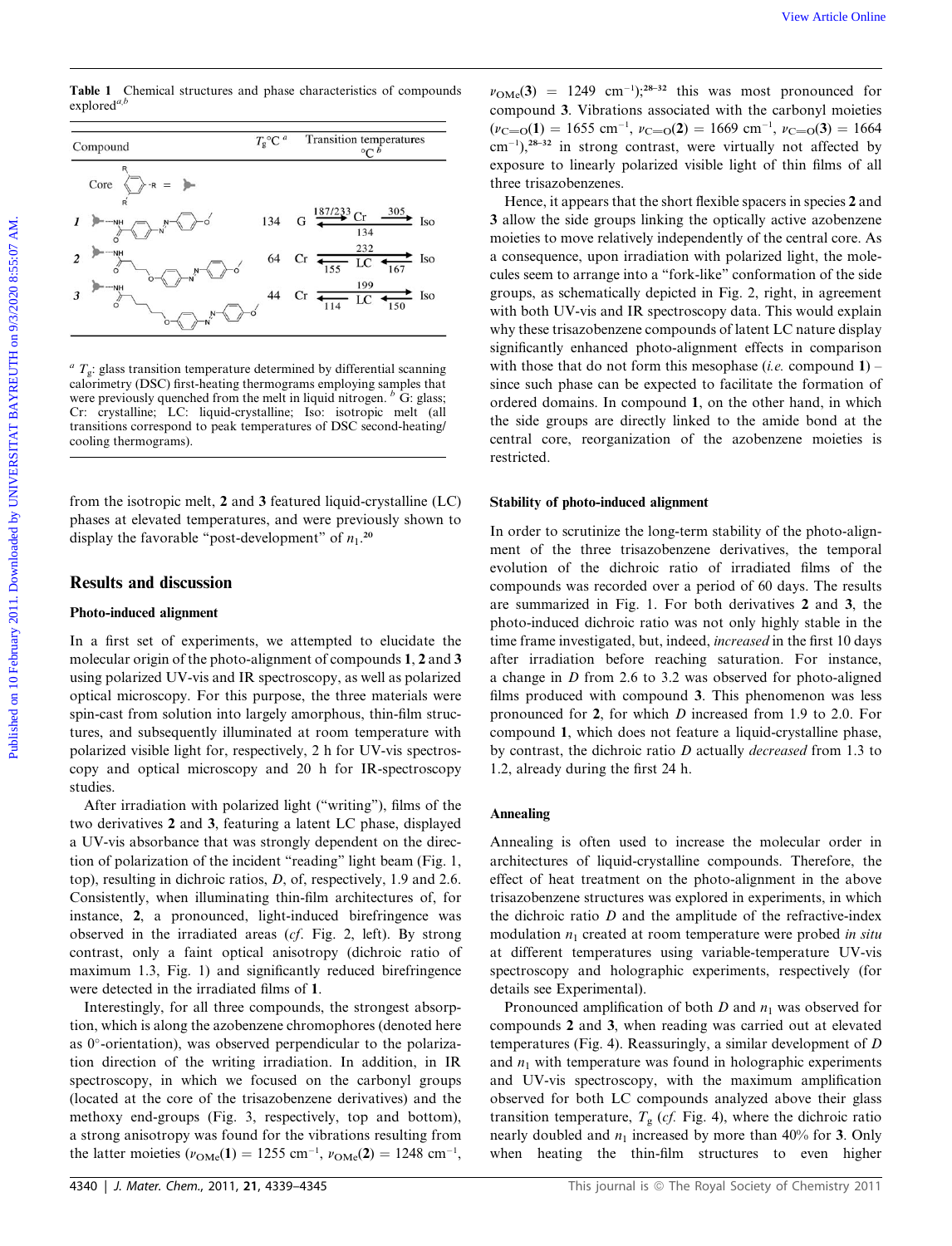

Fig. 1 Photo-alignment at room temperature. Top: polarized UV-vis spectra of thin films of compounds 1, 2 and 3 recorded with polarizers positioned at 0° and 90° angles (0°: parallel to the absorbing azobenzene chromophore/perpendicular to polarization of writing light) directly after 2 h exposure to linearly polarized light (left) and after 60 days storage in the dark (right). Bottom: corresponding temporal evolution of the dichroic ratio  $D$  (ratio between absorbance at 90° and 0°) at  $\lambda_{\text{max}}$  of the unexposed films:  $\lambda_{\text{max}}(1) = 356$  nm;  $\lambda_{\text{max}}(2) = 347$  nm;  $\lambda_{\text{max}}(3) = 345$  nm. Dashed lines are drawn as a guide to the eye only and the end of the writing process is indicated with arrows. Whereas a stable photo-induced alignment and an additional ''postdevelopment" are observed for LC derivatives  $2$  and  $3$ , a decrease in D is found for the molecular glass 1. Configurations used for writing and reading are schematically depicted in the inset.



Fig. 2 Left: polarized optical micrographs of a photo-induced pattern inscribed in a spin-coated thin film of compound 2, taken at  $0^{\circ}$  and  $45^{\circ}$ with respect to the polarizer/analyzer system (indicated with white arrows). Right: simplified illustration of the alignment of the chromophores of the selected trisazobenzene derivatives upon exposure to linearly polarized light. Only in compounds 2 and 3 with decoupling spacers between the central core and the azobenzene units, the side groups were found to align perpendicular to the polarization direction of the writing light and allow formation of ordered domains. By contrast, in molecular non-LC glass 1, in which the chromophores are directly connected to the core, independent movement of the side groups was hampered.

temperatures, closer to their LC-to-isotropic transition, the optical anisotropy was lost, as indicated by a continuous decrease of D to 1, and a concomitant reduction of the birefringence was observed in polarized optical microscopy. (NB: due to limits of the experimental set-up the holographic experiments were confined to temperatures  $\leq$ 125 °C.) By contrast, the optical patterns created in the molecular glass 1 were already severely affected at  $T \ll T_{\rm g}$ , as manifested by a rapid, continuous decrease of both  $D$  and  $n_1$ .

Clearly, this thermally enhanced amplification of  $D$  and  $n_1$ may provide the interesting tool to increase the photo-induced optical anisotropy of holographic structures – without compromising their temporal stability – by applying suitable annealing procedures. To explore this further, thin films of 2 and 3 were irradiated for 2 h with polarized light at ambient conditions, followed by a 20 min annealing step at temperatures of 10 to 20  ${}^{\circ}$ C above  $T_{g}$ , i.e. at temperatures at which reading resulted in a maximum optical contrast (Fig. 4). This protocol resulted in a significant increase in D, measured at room temperature, compared to thin-film architectures that were illuminated for the same period of time, but without being subjected to such a heat treatment procedure (Fig. 5). As a matter of fact, for compound 3 an enhancement of the value of D from 2.3 to 4.4 was found,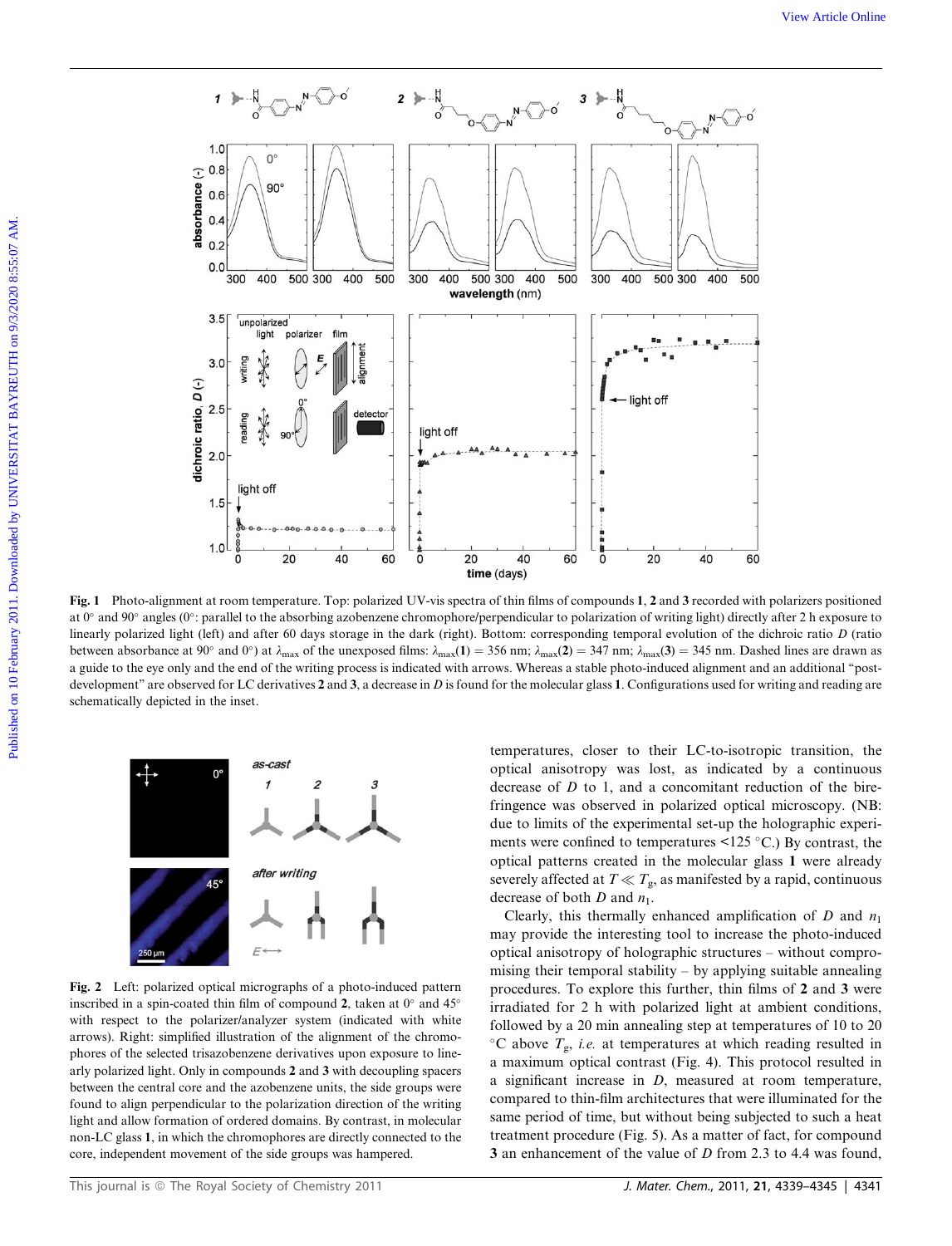

Fig. 3 Polarized IR absorbance of the carbonyl (C=O; top) and the methoxy group (OMe; bottom) of compounds 1, 2 and 3 ( $0^\circ$ : parallel to the azobenzene moiety/perpendicular to polarization of the light used for the writing procedure):  $v_{\text{C}=0}(1) = 1655 \text{ cm}^{-1}$ ,  $v_{\text{C}=0}(2) = 1669 \text{ cm}^{-1}$ ,  $v_{\text{C}=0}(3) = 169 \text{ cm}^{-1}$  $1664$  cm<sup>-1</sup>;  $v_{OMe}(1) = 1255$  cm<sup>-1</sup>,  $v_{OMe}(2) = 1248$  cm<sup>-1</sup>,  $v_{OMe}(3) = 1249$  cm<sup>-1</sup>. Spectra were recorded before (open symbols) and after (filled symbols) exposure to linearly polarized light. Whereas the carbonyl groups, located at the core of the molecule, remain virtually unaffected, the methoxy endgroups display a pronounced optical anisotropy in exposed films, i.e. an alignment perpendicular to the polarization of the inscribing light beam that increases with the spacer length. A derivation from perfect alignment, with a theoretical maximum of the absorbance at  $0^\circ$  polarizer angle, originates from experimental errors when calibrating and setting the polarizer manually.

which is an amplification that is more than three times the increase of the dichroic ratio over time (i.e. ''post-development'') observed for untreated films of this specific compound at room temperature  $(cf. Fig. 1)$ .

#### Photo-alignment at elevated temperatures

Finally, we also explored if exposure to elevated temperatures during the writing process provides additional means to manipulate the photo-alignment in trisazobenzene structures. Thereby we focused on compound 2. Inscription – and for efficient data collection also subsequent reading – was conducted at isothermal conditions as a function of time (Fig. 6). Interestingly, writing times required to reach the maximum refractive-index modulations  $n_1$  were found to decrease from  $\sim 10$  s at ambient temperature down to  $\sim$ 1.5 s at  $\sim$ 85 °C, *i.e.* at  $T > T_{g}$ . However, this benefit was found to come at the expense of stability of the gratings at this temperature. From Fig. 6, for instance, it is clear that we were able to write stable gratings only at temperatures below the glass transition of this compound ( $\sim$ 64 °C). Nonetheless, inscription of holographic gratings at elevated temperatures may still be exploited to reduce the writing times – provided writing is followed by subsequent rapid cooling of the active layers to room temperature.

# **Conclusions**

Small-molecular trisazobenzene derivatives with a latent liquidcrystalline phase were found to undergo a pronounced molecular realignment when exposed to linearly polarized visible light, while their non-LC counterpart was significantly less affected by

the optical writing procedures. Polarized UV-vis and IR spectroscopies suggest that during writing, ordered domains form, in which the three side groups of these trisazobenzene compounds orient perpendicular to the polarization of the inscribing light beam, provided that a sufficiently long spacer is introduced between the molecule's core and the active chromophore moieties – as is the case in compounds 2 and 3. Molecular order in these domains is improved relatively slowly at ambient conditions over a period of days (cf. Fig. 1), however, similar to more standard LC materials, this effect can be increased when following annealing protocols between  $T_g$  and the clearing point (cf. Fig. 4 and 5). Apparently, during this amplification process, photo-induced ordered regions nucleate the less ordered surrounding, resulting in an enhanced overall alignment. However, if writing is conducted at too high temperatures, the high molecular mobility will not permit formation of such stable, oriented domains.

Clearly, the observed "post-development" of  $n_1$  in the trisazobenzene derivatives 2 and 3 is interesting from a technological point-of-view, as it permits relatively short writing times, as well as fabrication of stable holographic intensity gratings. The contrast of these gratings can be adjusted not only with optical writing methods but also by exploiting suitable annealing procedures, offering an additional tool for designing them.

# Experimental

# **Materials**

The synthesis of the trisazobenzene compounds explored is described in ref. 20. Ultra-high molecular weight polystyrene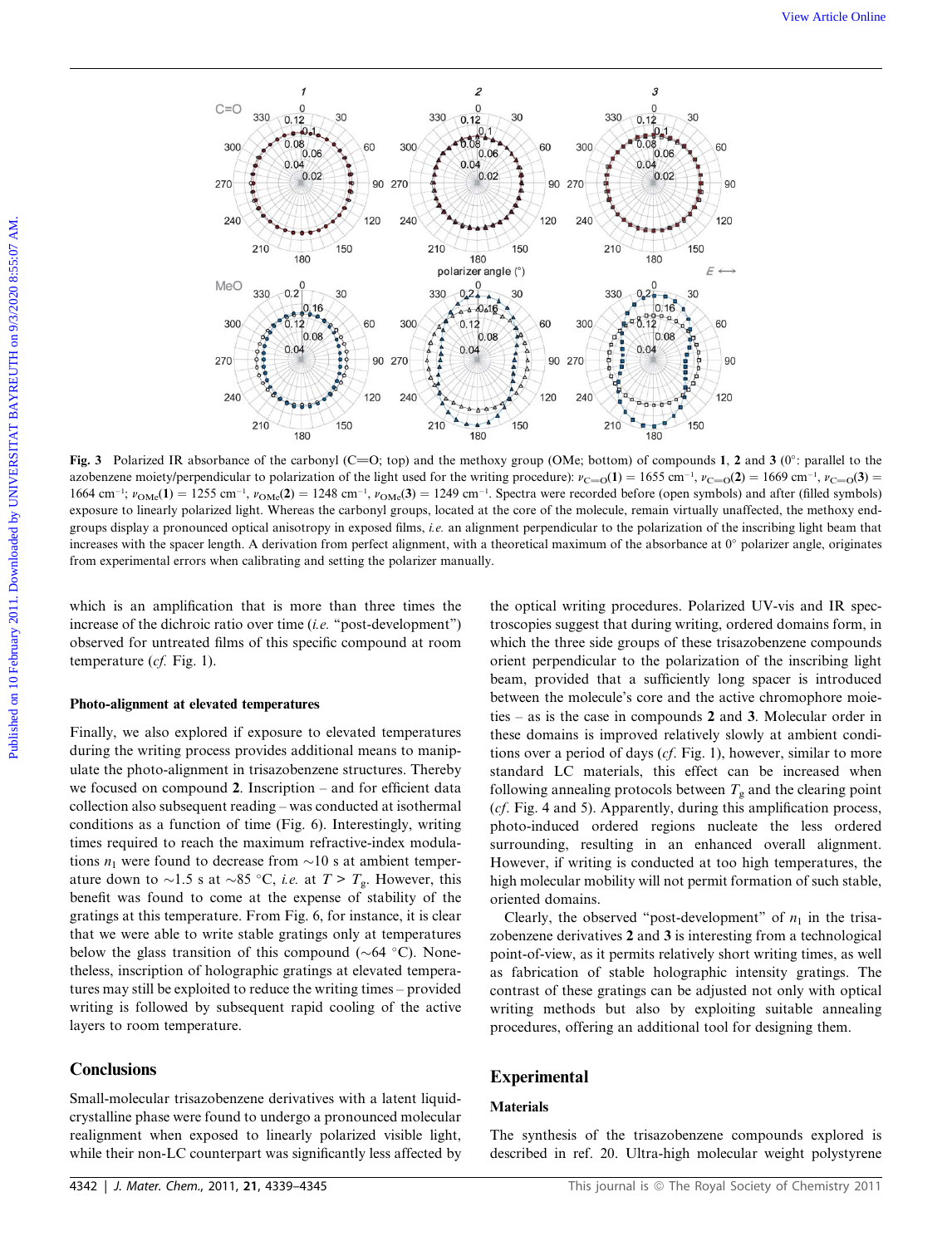

Fig. 4 Development of the dichroic ratio D (top) and refractive-index modulation  $n_1$  (bottom) during heating of thin films of 1, 2 and 3, as deduced from variable-temperature polarized UV-vis spectroscopy and holographic experiments, respectively. Both datasets indicate a thermally induced amplification of the photo-induced alignment for LC structures 2 and 3 above  $T_g$  (indicated with grey lines). Molecular order disappeared at temperatures close to the clearing point. In strong contrast, no amplification but a continuous decrease of the photo-orientation was found for compound 1 at temperatures already considerably below  $T_{\rm g}$ .

(UHMW-PS) ( $M_{\rm w}$  ~30 000 kg mol<sup>-1</sup>) was purchased from Poly sciences, Inc., Warrington, PA, USA.

## Thermal analysis

Differential scanning calorimetry (DSC) of the trisazobenzene derivatives was conducted under  $N<sub>2</sub>$  atmosphere at a scan rate of 10 °C min<sup>-1</sup> with a Mettler Toledo DSC 822e instrument. For this purpose, amounts of about 3 mg each compound were sealed in Al standard 40 µl crucibles. For determination of the glass transition temperatures  $(T_g)$ , samples were heated to 260 °C or  $310\text{ °C}$  in the case of 1 and subsequently quenched from the melt in liquid nitrogen.

## Thin-film preparation

Thin films of  $\sim$ 400 nm thickness for optical microscopy, spectroscopy and holographic characterization were prepared from 2 wt% tetrahydrofuran (THF) solutions (total content) that were heated to 55 °C for 60 min and subsequently cooled to room temperature. Resulting homogeneous solutions were spin-cast at ambient conditions with a Laurell WS-400B-6NPP/LITE spincoater at 800 rpm onto glass slides. To increase the film thickness to a level required in holographic experiments,  $5 \text{ wt}$ % (respective to the solute) of ultra-high molecular weight polystyrene (UHMW-PS) was added to the solutions prior to heating.

#### Photo-alignment

Photo-induced alignment of the azobenzene chromophores was performed at ambient conditions by exposure of thin films to linearly polarized light in a box of the dimensions  $25 \times 85 \times 40$ cm, fitted with an Osram® S Luminux® 9 W/860 (Daylight) source. The distance between sample and lamp was 10 cm in all experiments and a Polaroid HN-32 sheet polarizer was placed on top of the films. To inscribe patterns for optical microscopy studies, a shadow mask of 100 µm thickness was positioned between the sheet polarizer and the trisazobenzene films.

#### Optical microscopy

Optical microscopy was carried out with a Leica DM4000 polarizing microscope.

#### UV-vis spectroscopy

UV-vis spectra of thin films were recorded with a Perkin Elmer Lambda 900 spectrophotometer equipped with rotating Glan– Thompson polarizers. To characterize the development of dichroic ratios during the 2 h exposure phase and after certain storage periods in the dark, scans were taken from 280 to 700 nm at polarizer angles of  $0^\circ$ ,  $45^\circ$  and  $90^\circ$  with respect to the alignment direction of the azobenzene chromophores. At the end of each measurement, a second spectrum was recorded at  $0^{\circ}$  to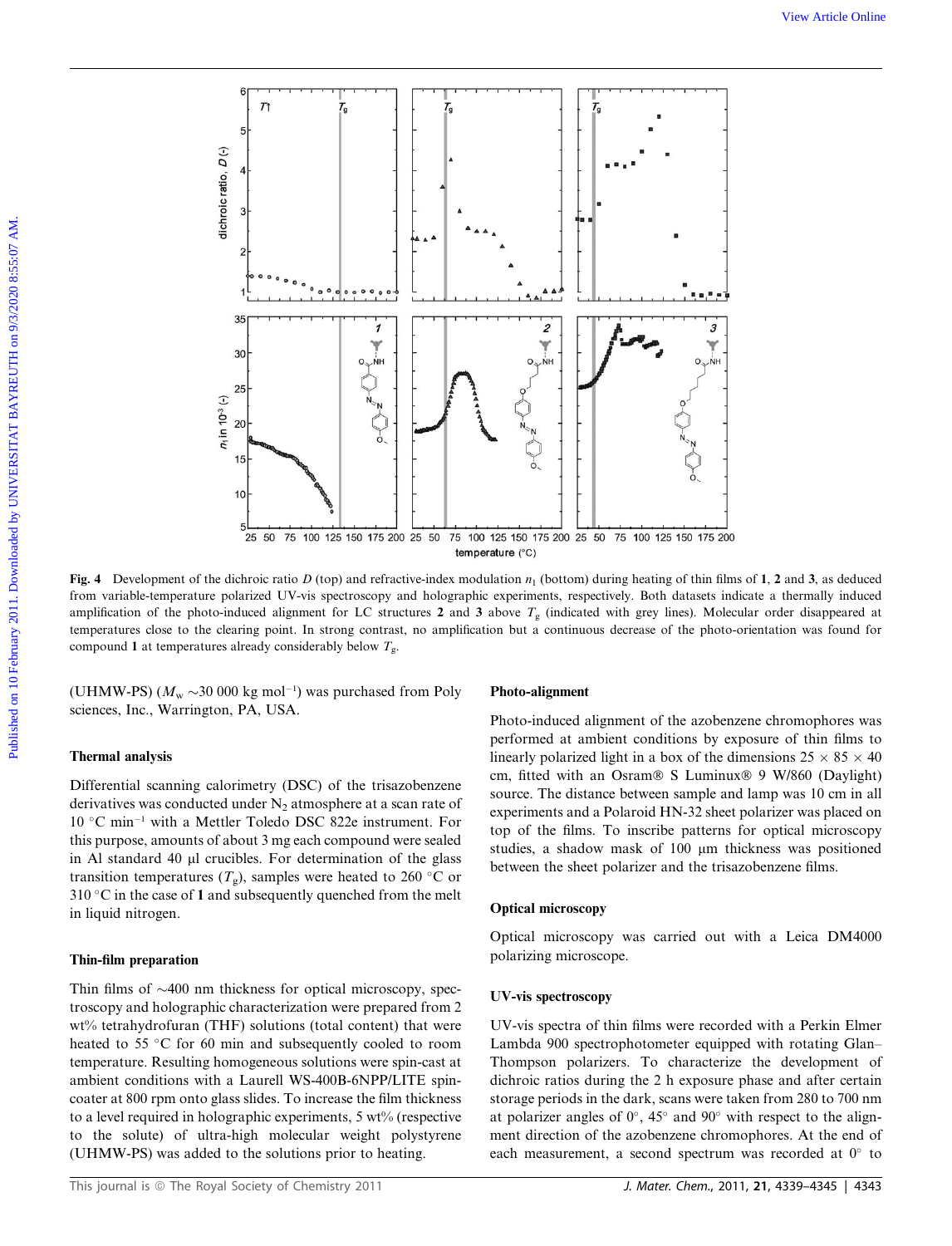

Fig. 5 Temporal evolution of the dichroic ratio  $D$  for compounds 2 and 3 during writing at ambient conditions and annealing at elevated temperatures of 10 to 20 °C above  $T_g$  for 20 min. Before and after the annealing step the films were stored for 2 h at room temperature in the dark. The thermal treatment resulted in a remarkable increase of D from 2.0 to 2.6 and from 2.3 to 4.4 for trisazobenzene derivatives 2 and 3, respectively. Dashed lines are drawn as a guide to the eye only.



Fig. 6 Amplitude of the refractive-index modulation  $n_1$  as a function of time of thin films of compound 2, normalized to unity when the writing laser was turned off. Inscription and reading of the holographic intensity gratings were conducted at isothermal conditions at different temperatures. Below  $T_{\rm g}$  (*i.e.* <64 °C), "post-development" was found to increase without sacrificing the stability. At higher temperatures, the stability decreased with increasing temperature, indicating that the formation of ordered domains is hampered.

ensure that no further undesired orientation effects were induced during the experiment. Variable-temperature UV-vis spectroscopy was performed under  $N_2$  atmosphere employing a Harrick Scientific Products ATC-024-2 temperature controller equipped with a temperature-controlled demountable TFC-S25 flow cell. UV-vis spectra of each thin film were recorded at ambient conditions before and after 2 h exposure to linearly polarized light, as well as in steps of 10  $^{\circ}$ C over a temperature range from 30 to 200  $\,^{\circ}\text{C}$ .

#### IR spectroscopy

IR spectra were recorded with a Bruker Vertex 70 spectrometer equipped with a Spectra-Tech IR polarizer. Scans were taken from 4000 to 600  $cm^{-1}$  before and after 20 h illumination with linearly polarized light, rotating the polarizer in  $10^{\circ}$  steps between  $0^{\circ}$  and  $360^{\circ}$ .

## Holographic experiments

The blue-green line (488 nm) of an argon ion laser was used to perform holographic experiments. A beam splitter generated two coherent parts of the laser beam, which were brought to interference in the sample plane. The diameter of the s-polarized laser beams was about 1 mm; the intensity of each beam was adjusted to  $0.5 \text{ W cm}^{-2}$ . The angle of incidence relative to the surface normal was  $\pm 14^{\circ}$ , resulting in a grating period of about 1 µm. A laser diode at 685 nm, a wavelength range outside the absorption band of the azobenzene moiety, was used for in situ monitoring of the diffraction efficiency without affecting the writing process. To determine the diffraction efficiency, the power of the transmitted and the diffracted beam was measured with two photodiodes. For improving the signal-to-noise ratio, the laser diode was modulated and lock-in detection was used. Variable temperature holographic experiments were performed with a similar holographic set-up, but in this case the sample was placed in a temperature-controlled box. The equipment allowed adjusting the temperature in a range between 20 and 125 °C with an accuracy of  $1 \degree C$ . To avoid a possible influence of effects related to the thermal history of the samples, a new film was employed for each experiment. The heating rate for reading at elevated temperatures was  $0.4$  °C min<sup>-1</sup>.

## Acknowledgements

The authors are deeply indebted to Dimitri Kokkinis (ETH Zürich) for his invaluable experimental assistance. P.W. acknowledges the Materials Research Center (MRC) at ETH Zürich for initiating the project with seed funding. Financial support for this work at the University of Bayreuth by the German Science Foundation (Grant SFB 481, B2) is gratefully acknowledged.

### References

- 1 Y. Shirota, *J. Mater. Chem.*, 2005, **15**, 75.<br>2 D. Y. Kim, S. K. Tripathy, L. Li and J.
- 2 D. Y. Kim, S. K. Tripathy, L. Li and J. Kumar, Appl. Phys. Lett., 1995, 66, 1166.
- 3 P. Rochon, E. Batalla and A. Natansohn, Appl. Phys. Lett., 1995, 66, 136.
- 4 T. Fuhrmann and T. Tsutsui, Chem. Mater., 1999, 11, 2226.